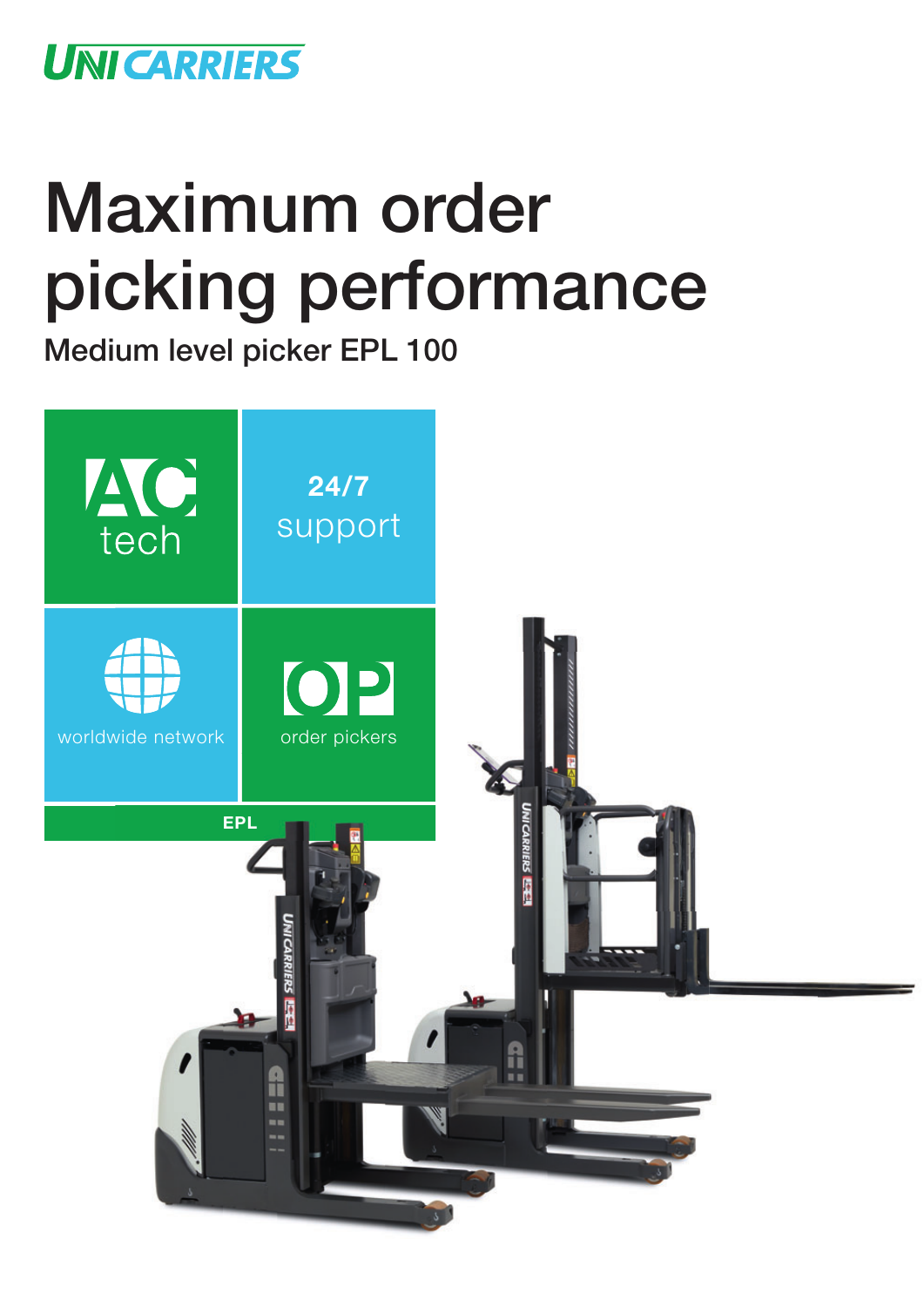

In any materials handling operation, we find the four basic handling functions; loading/unloading, horizontal transportation, stacking and order picking. All of which add to the cost and not the value of a product or service. The most labour intensive of all these is order picking. This also makes it the most expensive of all materials handling functions. In fact the cost of order picking can be up to ten times the cost of the other three handling operations added together.

Faster performance in the other three handling methods will have an impact on saving money, but maximising the performance of the picking operation will create the largest and most significant cost reduction. Design, rather than luck, is the key to achieving this. The physical act of order picking an item from a storage location and placing it on the load carrier is limited in terms of performance improvement. However, the location of the picking stock and getting the operator closer to that location are the two main factors that can have a tremendous influence on reducing order picking costs.

Pickers struggling to access a product waste time and your money. Pickers that gain quick and easy access to a pick location get the job done efficiently. They make better use of the time available to them, thereby significantly helping to reduce costs.

The ATLET by UniCarriers EPL truck is designed to provide quick, ergonomic and cost-effective order picking. The EPL is a medium level order picking truck available in two basic configurations to facilitate order picking either from racking or shelving systems.

The ATLET by UniCarriers EPL 100 allows easy order picking from a height of 2800 mm to 3400 mm.

By providing the operator with immediate free access to pick locations, the EPL reduces the time required for order picking, thereby cutting costs and increasing profitability.



UniCarriers designs, manufactures and supports the most advanced material handling equipment. By integrating the three distinctive brands of Atlet, Nissan Forklift and TCM, UniCarriers is the perfect mixture of Japanese quality and technology as well as Swedish design and ergonomics. UniCarriers represents more than 65 years of industry experience, an unparalleled global reach and deep understanding of local markets.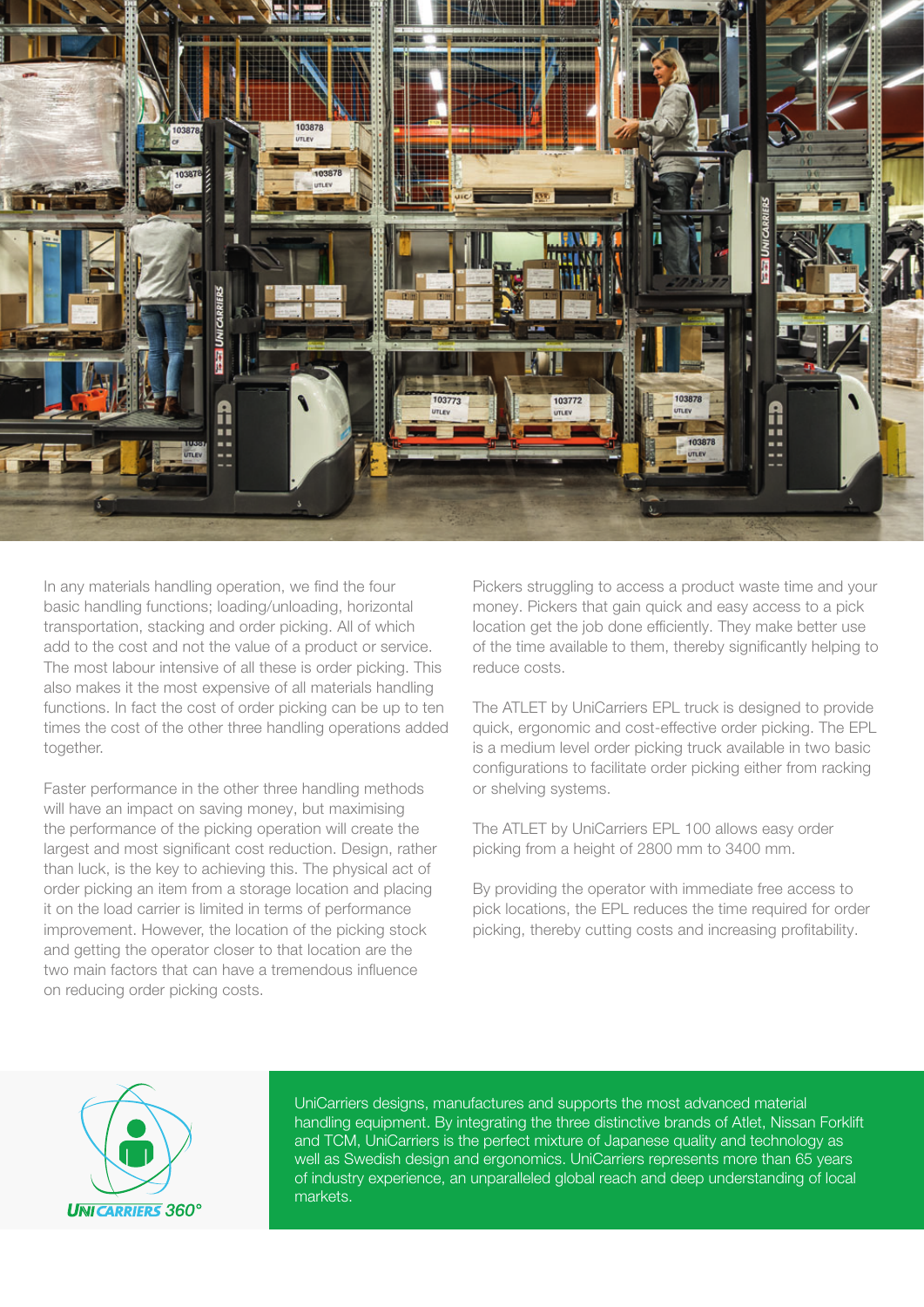## UniCarriers Europe intro

EPL 100 medium level order picker

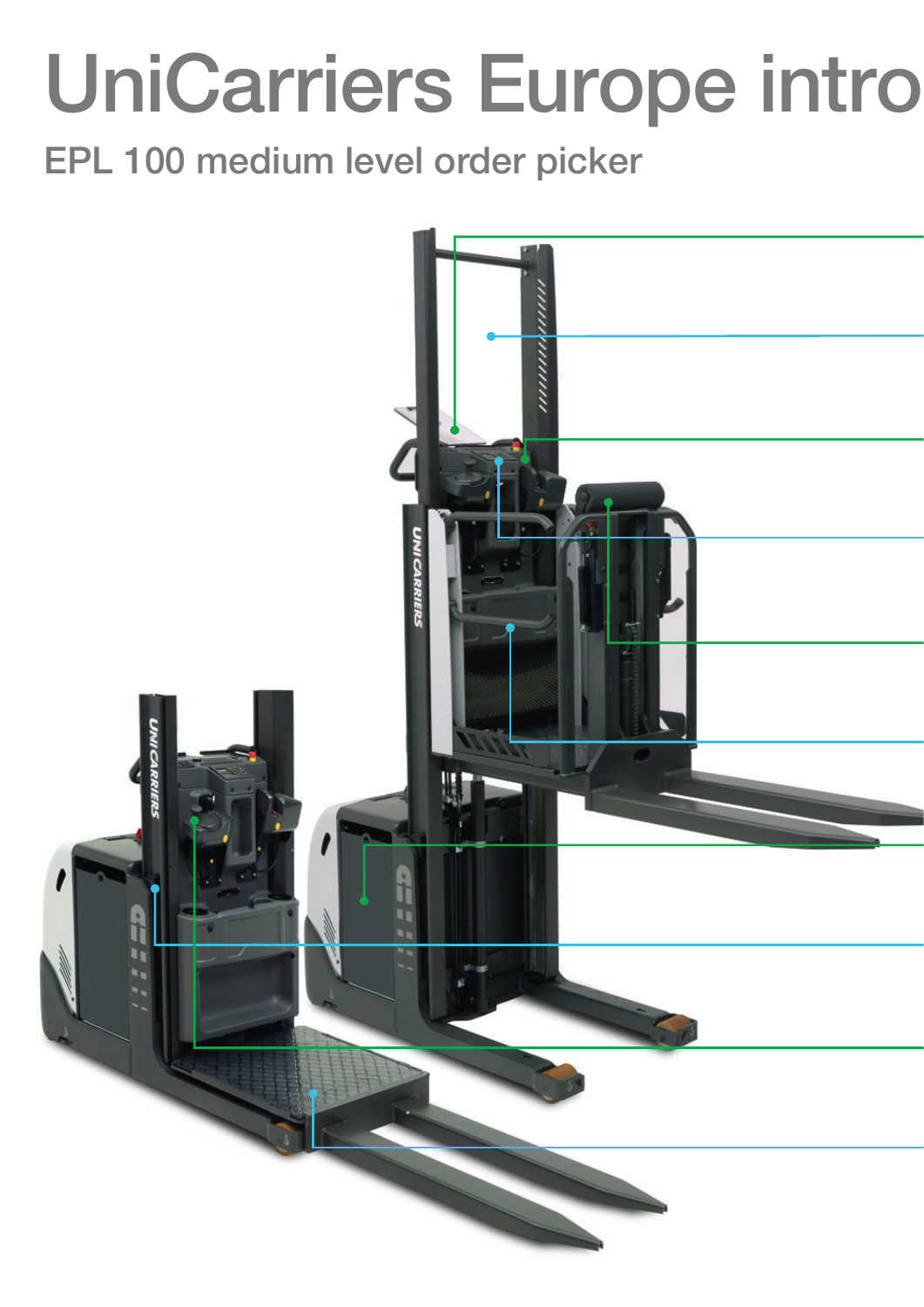## duces

ProVision over head guard and mast concept for maximum visibility and safe driving.



Writing desk to improve efficiency in picking administration.



Driver access by PIN code to limit use only to authorised operators and to upload individual driver profiles.



Controls integrated into chassis creates a shorter, more manoeuvrable truck plus extra working room on the platform.



Pro-Access side gates with automatic sensors to prevent use of the truck with gates open when above 1200 mm.



Fully adjustable lean on option for improved comfort levels.



Walk beside button to aid quicker picking from two adjacent locations.



Quick and easy battery access. For daily maintenance or for battery changing in multi-shift operations.



Low step in reduces fatigue and improves performance. An automatic floor sensor establishes driver presence and engages stop mode upon departure.



Adjustable position of controls allows operators to adapt the truck to suit their individual comfort levels.

High-speed option (12 km/h) for enhanced performance.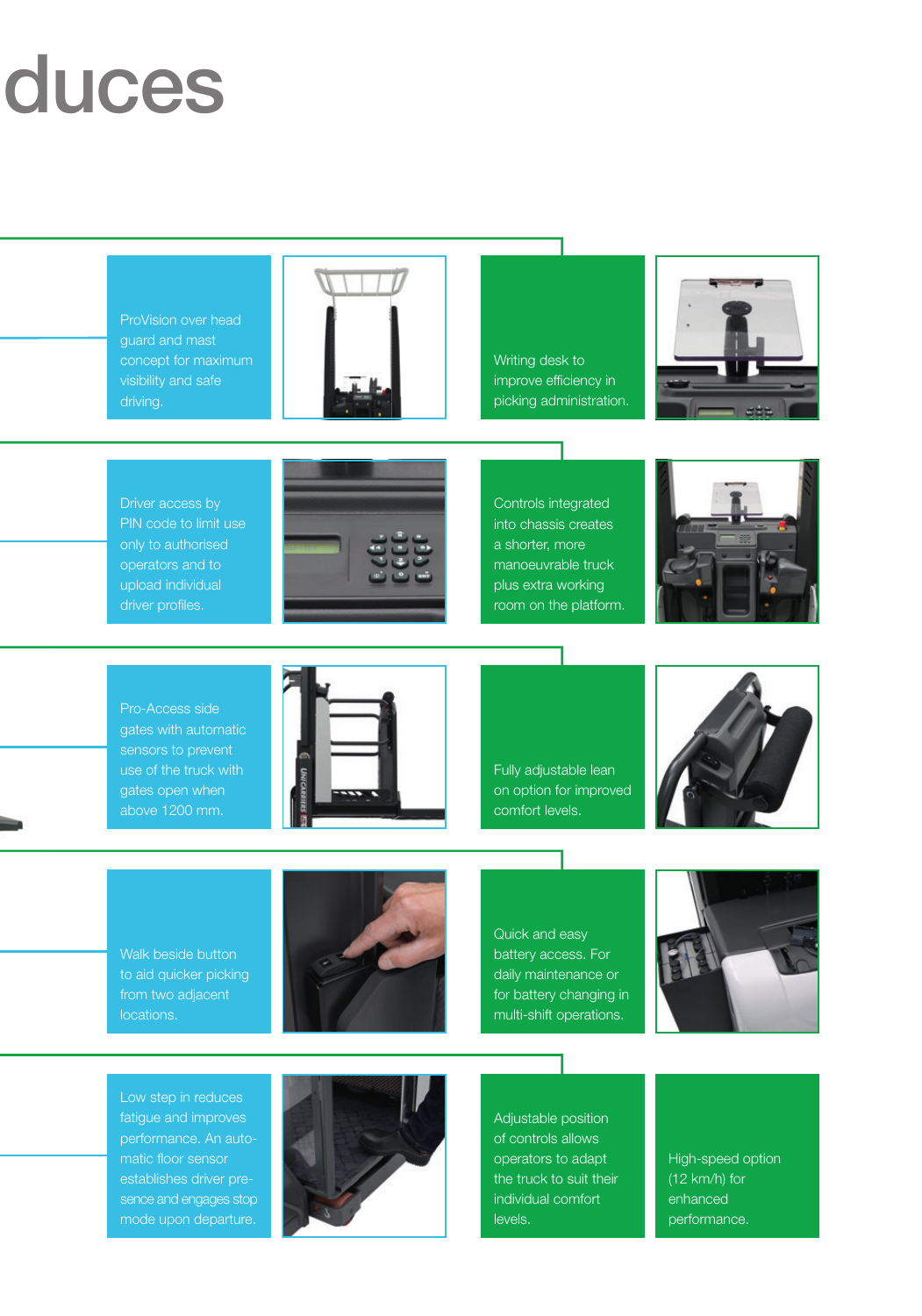

| <b>Model</b>                    | <b>EPL 100</b>                                    |                  |
|---------------------------------|---------------------------------------------------|------------------|
| Platform lift height            | 1200 mm                                           | 1800 mm          |
| Picking height                  | 2800 mm                                           | 3400 mm          |
| Lift capacity                   | 1000 kg                                           |                  |
| <b>Truck width</b>              | 810 mm                                            |                  |
| Lowered platform step in height | 160 mm                                            |                  |
| Drive speed                     | Standard 9 km/h with high speed option of 12 km/h |                  |
| Standard equipment              | Battery on steel rollers for easy battery change  |                  |
|                                 | OnBoard truck computer with PIN code access       |                  |
|                                 | Chill store specified                             |                  |
|                                 | Selectable ECO driving mode                       |                  |
|                                 |                                                   | Ergo lift        |
|                                 |                                                   | Pro-Access gates |
| Extra equipment                 | Ergo lift                                         |                  |
|                                 | Side gates                                        |                  |
|                                 | Walk-beside controls                              |                  |
|                                 | Vehicle and operator management system            |                  |
|                                 | Cold store specification                          |                  |
|                                 | Overhead guard                                    |                  |
|                                 | Writing desk                                      |                  |
|                                 | Equipment bar                                     |                  |
|                                 | 12 volt power outlet                              |                  |